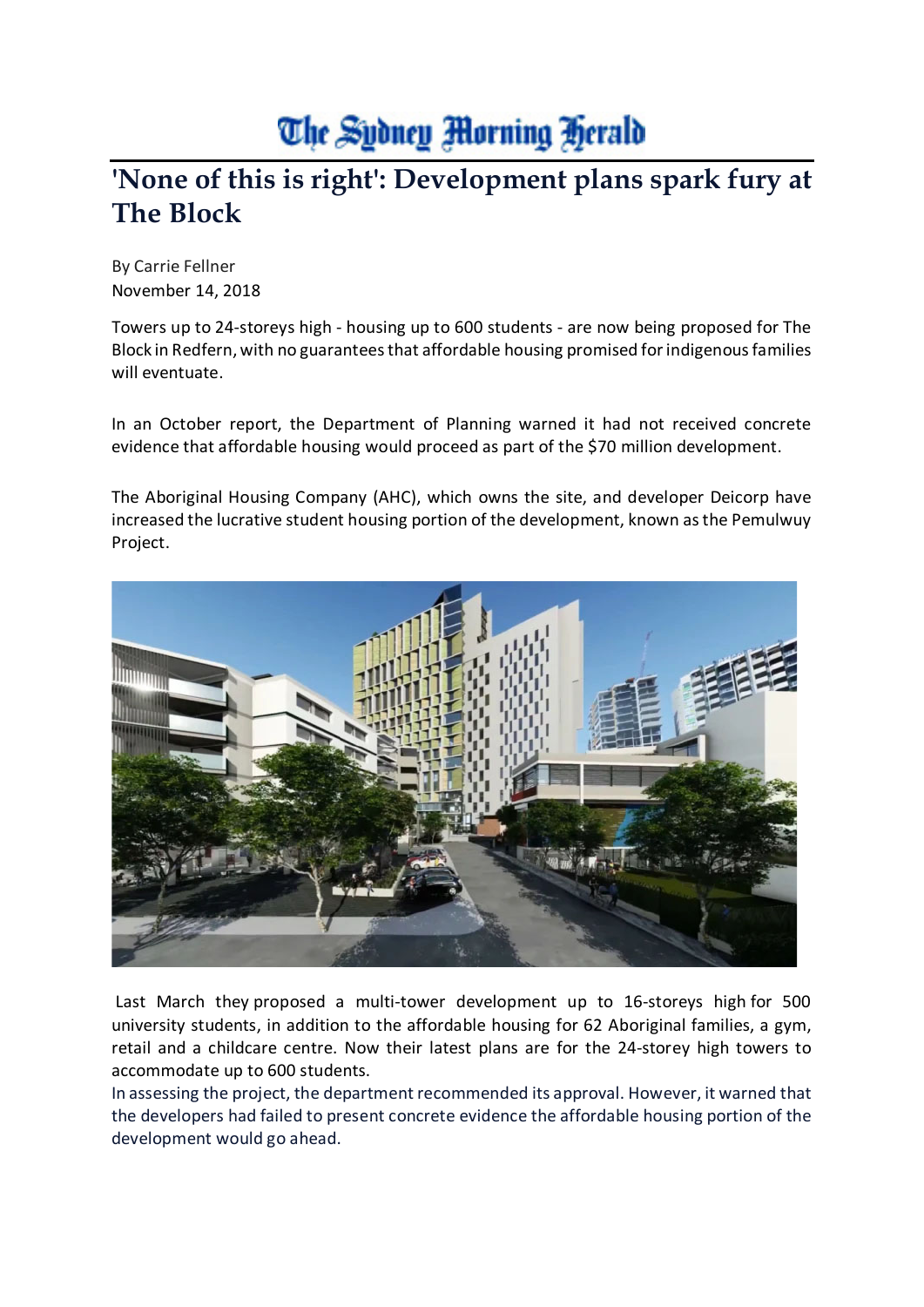"There is currently no restriction on title guaranteeing the 62 dwellings … being provided as affordable housing," the report said.

"AHC is not yet registered as a community housing provider and a housing provider has not been nominated.["](javascript:void(0);)



*The proposed development at The Block would house up to 600 students.*

The comments follow a request by Deicorp to have its developer fees waived due to the project's public benefit.

Deicorp argued it should be exempt due to the open space, public art, \$28 million in affordable housing and \$3.5 million childcare centre included in the plans.

But the department found the applicant had "not provided any evidence to support the predicted costs" and needed to provide firmer guarantees.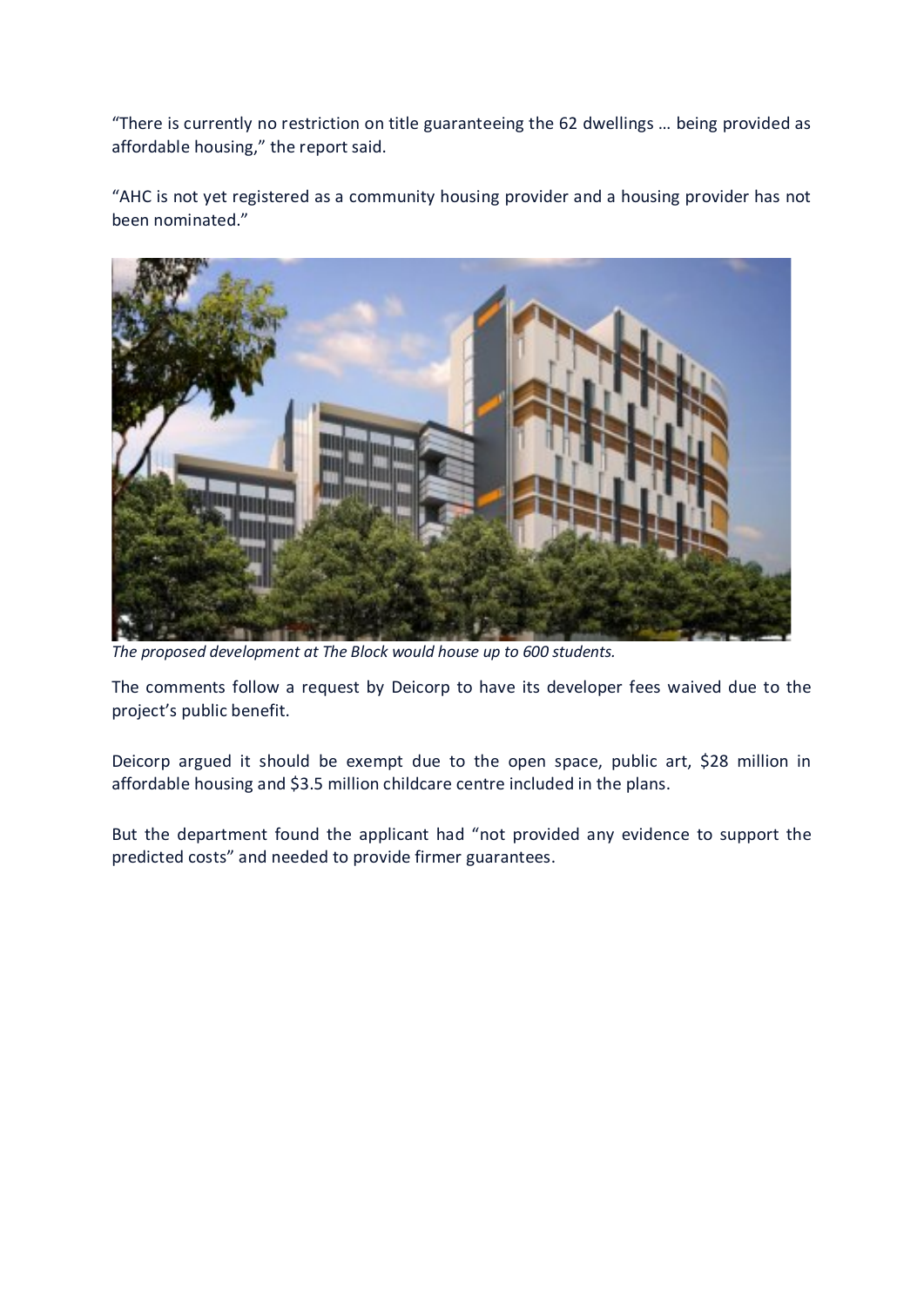

*The Block in Redfern in 2007*

Meanwhile, the federal government has revealed that the Aboriginal Housing Company turned down a \$5 million grant to ensure affordable housing was part of the development.

An AHC spokesman denied it had knocked back the grant.

"The affordable housing component will be built first ensuring the community realises true benefit at the earliest stage possible," he said.

Tensions have reignited within the Aboriginal community over the student housing plans.

"None of this is justified and none of this is right," said Jenny Munro, a Wiradjuri elder and vocal opponent of the plans.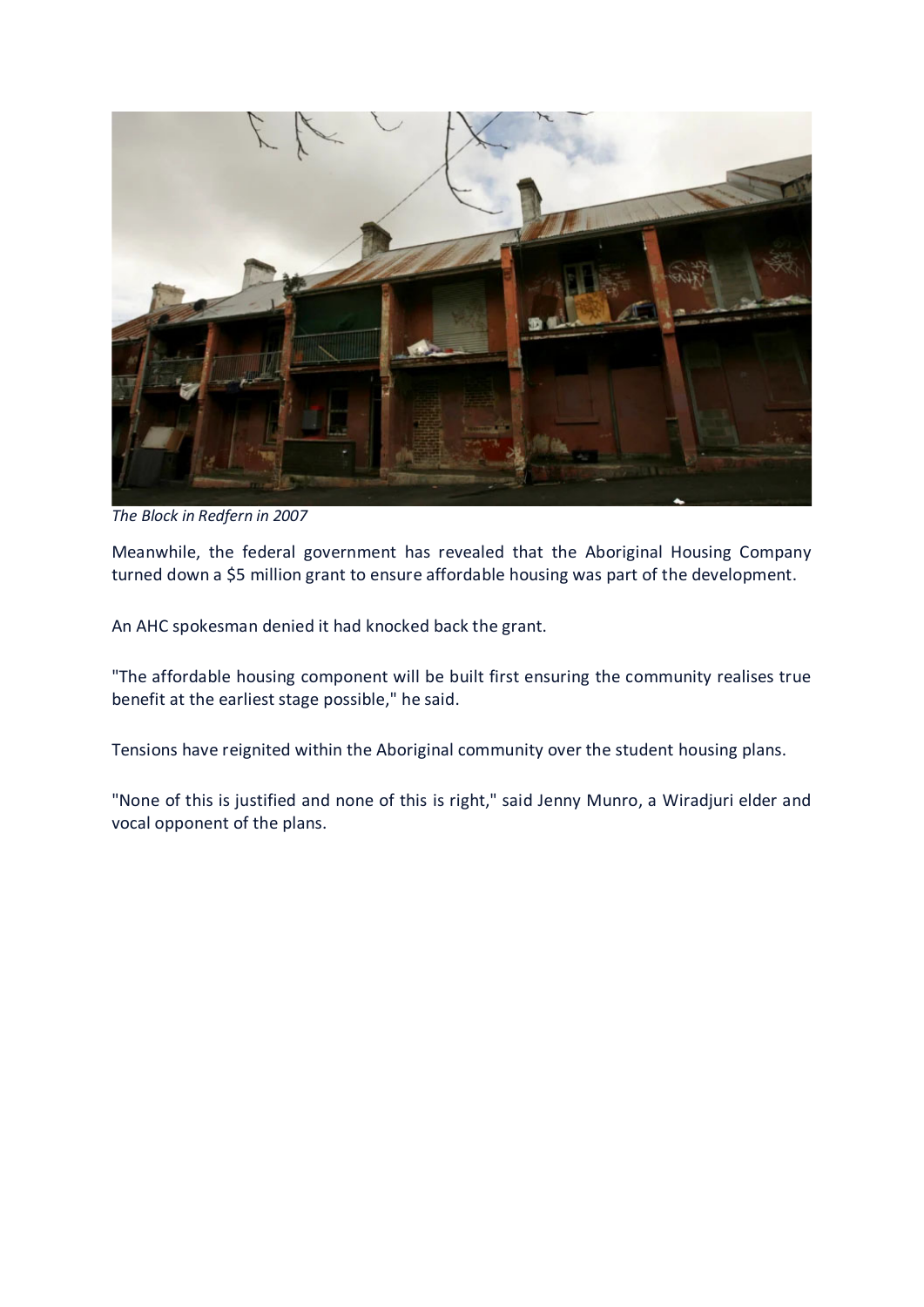

*Jenny Munro at the tent embassy in Redfern. She fears plans for Aboriginal housing will never eventuate at The Block.*

"How can the Aboriginal Housing Company even call itself an Aboriginal Housing Company? It's actually an Asian student housing company, for all intents and purposes," she said.

A bitter feud over the proposal first erupted in 2015 after the AHC took court action to evict an Aboriginal tent embassy camped on the site.

The protestors accused the AHC of pursuing profit over the interests of the community.



*Mick Mundine and Jenny Munro at the 2014 opening of the tent embassy in Redfern*

At the time, AHC chief executive Mick Mundine insisted the construction of the affordable housing would not be viable without first building the commercial portion.